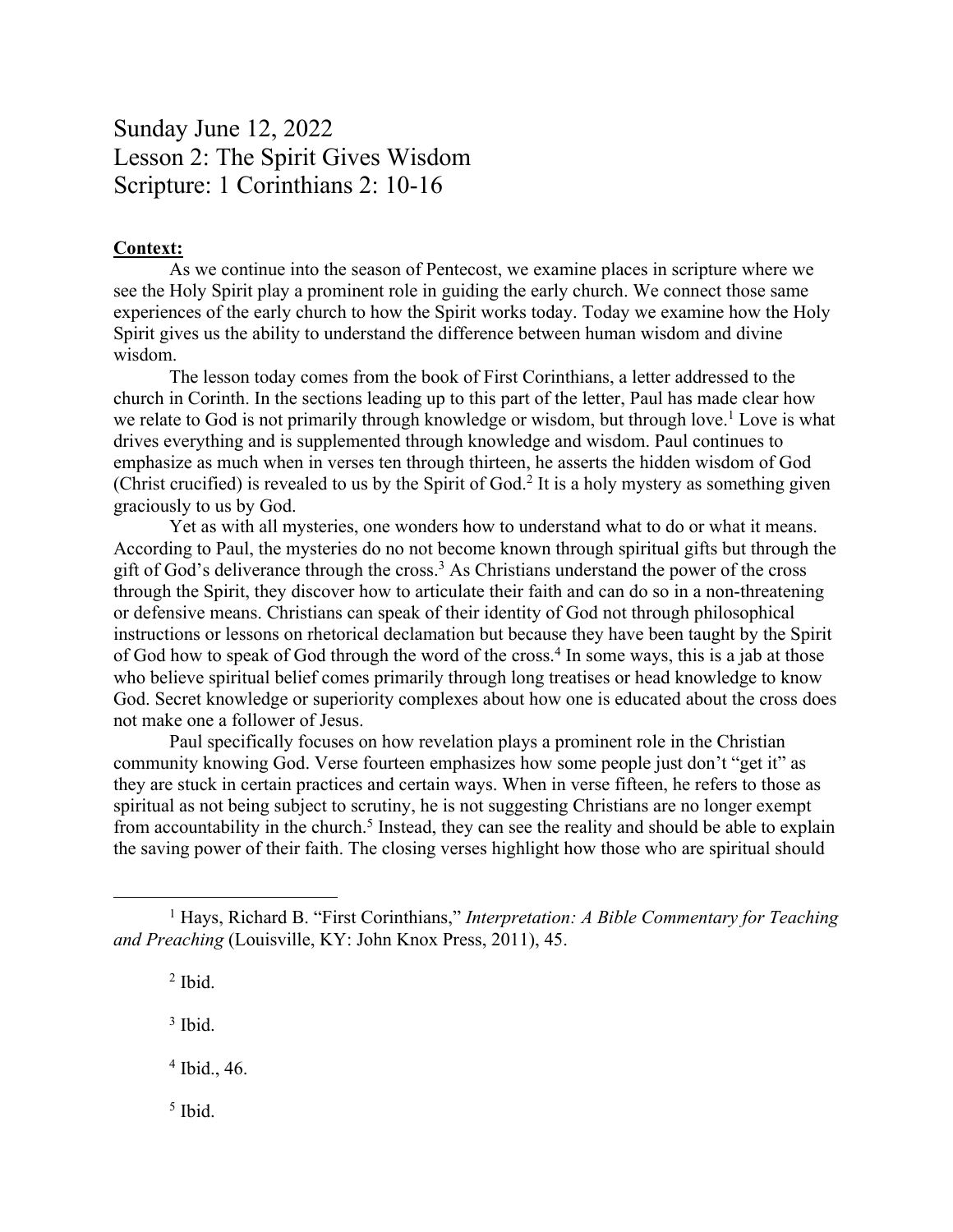be able to see the power of the crucified one and the gift Christ gives through himself.

## **Application**

As someone who enjoyed going to school and has a lifelong love of learning, I have at times been tempted to believe knowledge is equated to wisdom. If you read certain writers, or know certain things, there is the assumption you can become proficient at life and thus "get ahead" or be prepared for life. Yet the more I have gone through life, I have discovered while they may complement one another, wisdom and knowledge can also be very different and are not synonymous.

Knowledge can certainly be a gift to us. Hopefully everyone has something they learn to see as an area where they can be knowledgeable. Whether it is academic disciplines or hobbies like wood carving or even knowing random baseball statistics, there is joy to be found in discovering facts and practices which give us life or excitement. Knowledge can come in many forms and can make all of us more aware of things in this life.

Yet wisdom is something different. Wisdom is being able to discern what the facts might say and then the other things present like feelings or energy. Wisdom often taking learning as beyond a mind-based collection to an awareness of feelings and things within us and applying those to our decisions and interactions with how we live with one another. And contrary to popular belief, wisdom may or may not come with age. While I am incredibly grateful for some of the individuals in my life who are older than me and display wisdom, I have seen other older individuals who tend to focus more on knowledge and ego than wisdom.

The focus of the lesson it to look at human wisdom versus spiritual wisdom. At first, I wrestled with how to approach understanding the point and yet as I read Paul's letter to the church in Corinth, I realized what he is getting at as he sought to help the Corinthians discern between human wisdom and spiritual wisdom. The differences are there, and we see them play out today.

Often when humans rely on knowledge, they come up with an argument for what they want to do, and they can have pretty good charts and boxes so everything makes sense. They can point to statistics or facts and might even point to other examples beyond the church of how those things work. There is a focus on being right, speaking from a place in which because you can do certain things with the information you possess, you can just do them. An example of this can be seen in situations of interpreting scripture and even in approaching conflicts. The "facts" are there, in black and white.

Spiritual wisdom calls us to go a little deeper than our desires and our "knowledge." Spiritual wisdom invites us to reflect on what God is doing within us and if our words and our actions truly reflect the Triune God, or the Trinity is added on as an addendum to make us feel better for the choices we make in this life. If put into simplicity's sake, I would go back to the three rules John Wesley cultivated to aide Christians into discerning God's will. Do no harm. Do good. Stay in love with God. If our actions and behaviors cannot reflect these rules, we have moved to a place where human knowledge and wisdom is more important than spiritual wisdom and the gift of the Spirit of God at work in and through us.

The people in my life who have spiritual wisdom are those who always think of others and the long-term effects of decisions on individuals and groups of people. They do not focus on what they will get out of things or what is the best thing for them to benefit individually. They focus on what God has called them to do and if it harms someone else whoever that may be, does not promote goodness or unity, and divides people from worshipping and loving God, they